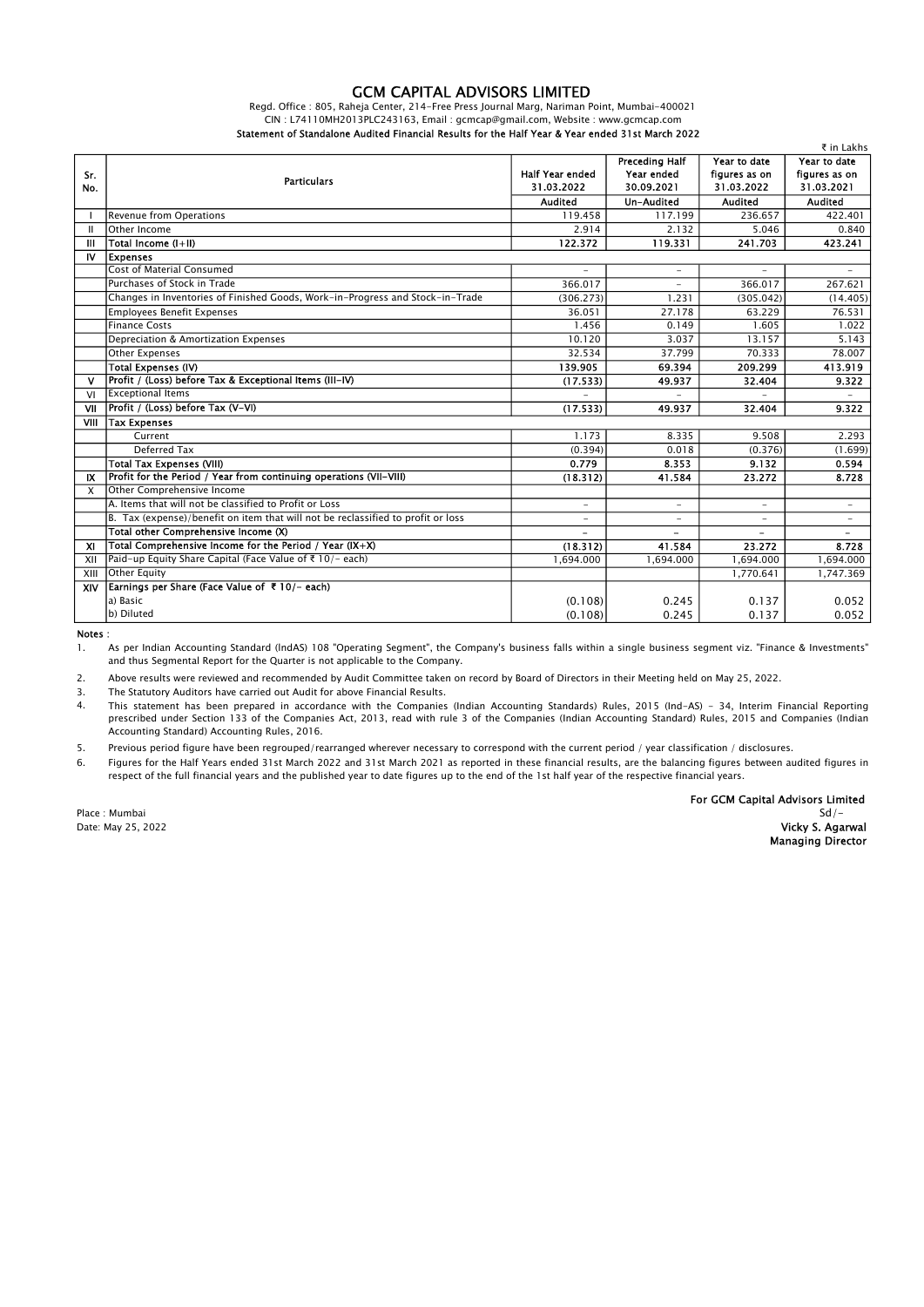## GCM CAPITAL ADVISORS LIMITED Statement of Assets & Liabilities

|                                                       | (₹ In Lakhs)           |                 |  |  |
|-------------------------------------------------------|------------------------|-----------------|--|--|
|                                                       | As At                  |                 |  |  |
| <b>Particulars</b>                                    | <b>31st March 2022</b> | 31st March 2021 |  |  |
|                                                       | <b>Audited</b>         | <b>Audited</b>  |  |  |
| <b>ASSETS</b><br><b>Non-Current Assets</b>            |                        |                 |  |  |
| Property, Plant and Equipment                         | 61.246                 | 19.039          |  |  |
| <b>Financial Assets</b>                               |                        |                 |  |  |
| <b>Income Tax Assets</b>                              | 16.271                 | 33.544          |  |  |
| <b>Deferred Tax Assets</b>                            | 5.857                  | 5.480           |  |  |
| Total Non-Current Assets                              | 83.374                 | 58.063          |  |  |
|                                                       |                        |                 |  |  |
| <b>Non-Current Financial Assets</b>                   |                        |                 |  |  |
| Non-Current Investments                               | 0.500                  | 0.500           |  |  |
| Trade Receivables, Non-Current                        |                        |                 |  |  |
| Loans, Non-Current                                    |                        |                 |  |  |
| Other Non-Current Financial Assets                    |                        |                 |  |  |
| Total Non-Current Financial Assets                    | 0.500                  | 0.500           |  |  |
| <b>Deferred Tax Assets</b>                            |                        |                 |  |  |
| <b>Other Non-Current Assets</b>                       |                        |                 |  |  |
| <b>Gross Non-Current Assets</b>                       |                        |                 |  |  |
|                                                       |                        |                 |  |  |
| <b>Current Assets</b>                                 |                        |                 |  |  |
| Inventories                                           | 346.686                | 41.644          |  |  |
| <b>Financial Assets</b>                               |                        |                 |  |  |
| <b>Current Investments</b>                            |                        |                 |  |  |
| <b>Trade Receivables</b>                              | 753.393                | 751.710         |  |  |
| Cash & Cash Equivalents                               | 8.393                  | 74.235          |  |  |
| <b>Bank Balances</b>                                  | 0.125                  | 0.105           |  |  |
| Short Term Loans & Advances                           | 891.546                | 1,326.373       |  |  |
| <b>Other Financial Assets</b>                         | 1,233.954              | 1,421.264       |  |  |
| <b>Other Current Assets</b>                           | 379.452                | 23.104          |  |  |
| Total Non-Current Assets                              | 3,613.549              | 3,638.436       |  |  |
| Total Assets                                          | 3,697.423              | 3,696.999       |  |  |
| <b>EQUITY &amp; LIABILITIES</b>                       |                        |                 |  |  |
| <b>Equity</b>                                         |                        |                 |  |  |
| <b>Equity Share Capital</b>                           | 1,694.000              | 1,694.000       |  |  |
| Reserves & Surplus                                    | 1,770.641              | 1,747.369       |  |  |
| Money Received against Share Warrants                 |                        |                 |  |  |
| Total Equity                                          | 3,464.641              | 3,441.369       |  |  |
|                                                       |                        |                 |  |  |
| <b>Share Application Money Pending Allotment</b>      |                        |                 |  |  |
|                                                       |                        |                 |  |  |
| <b>LIABILITIES</b>                                    |                        |                 |  |  |
| <b>Non Current Liabilities</b>                        |                        |                 |  |  |
| <b>Financial Liabilities</b>                          |                        |                 |  |  |
| Long Term Borrowings                                  | 38.904                 | 4.937           |  |  |
| Long Term Provisions                                  |                        |                 |  |  |
| Deferred Tax Liabilities (Net)                        |                        |                 |  |  |
| Other Non Current Liabilities                         |                        |                 |  |  |
| Total Non-Current Liabilities                         | 38.904                 | 4.937           |  |  |
|                                                       |                        |                 |  |  |
| <b>Current Liabilities</b>                            |                        |                 |  |  |
| <b>Financial Liabilities</b>                          |                        |                 |  |  |
| <b>Short Term Borrowings</b><br><b>Trade Payables</b> | 74.011                 | 74.011          |  |  |
| <b>Other Financial Liabilities</b>                    |                        |                 |  |  |
| <b>Short Term Provisions</b>                          |                        |                 |  |  |
| Current Tax Liabilities (Net)                         |                        |                 |  |  |
| <b>Other Current Liabilities</b>                      | 119.867                | 176.682         |  |  |
| Total Current Liabilities                             | 193.878                | 250.693         |  |  |
| Total Liabilities                                     | 232.782                | 255.630         |  |  |
| Total Equity & Liabilities                            | 3,697.423              | 3,696.999       |  |  |